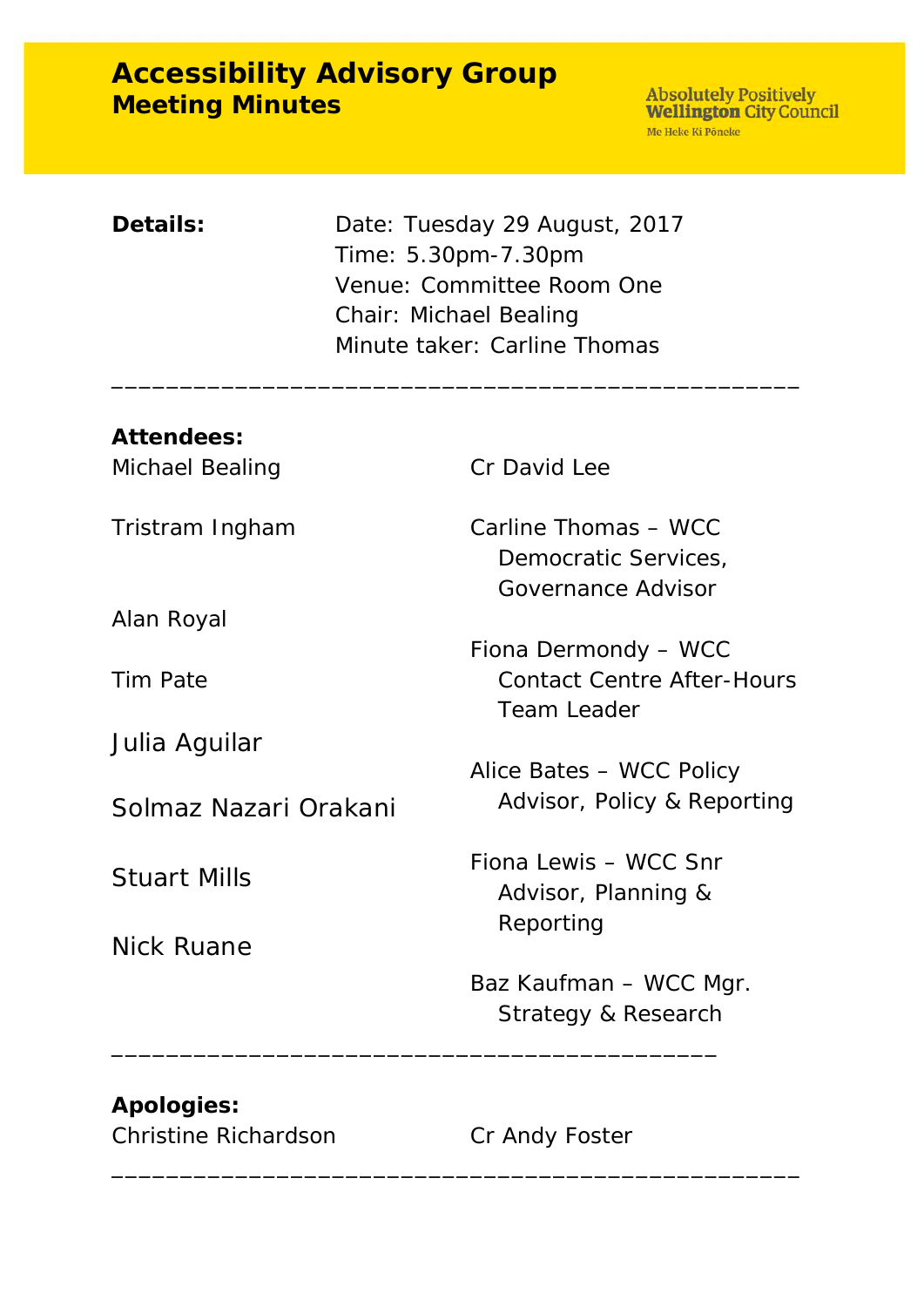## **Items:**

## **1.0 Welcome from the Chair**

- 1.1 Apologies received as noted above
- 1.2 No conflicts of interest declared
- 1.3 Chair changed the order of items on the agenda to move the approval of minutes to the end

# **2.0 Introductions**

2.1 As this was the first meeting for the three new appointees to the AAG, each member of the group, Councillor Lee, and Carline Thomas (WCC Governance Advisor) introduced themselves

# **3.0 Fix-It App – Fiona Dermondy, Contact Centre After-Hours Team Leader; Alice Bates, Policy Advisor, Policy & Reporting**

- 3.1 Fiona explained what happens when a Fix-It request is logged
- 3.2 TI: can the requests be 'tagged' to allow categorisation of issues logged
- 3.2.1 Fiona: currently any tracking of this nature needs to be manually done, jobs are currently only able to be categorised in relation to which team needs to receive them
- 3.3 MB: is there any reporting on type?
- 3.3.1 Fiona: there is at managerial level
- 3.4 MB: is it possible to flag items?
- 3.4.1 Fiona: items could be flagged as being from the AAG
- 3.4.2 TI: keen to track how many accessibility-related logs are coming from the accessibility community
- 3.4.3 NR: this would indicate the size of the problem
- 3.4.4 Fiona: this could possibly be addressed at the team level but is too big a job for the Contact Centre to do
- 3.4.5 Fiona: there are currently four fields in the app, more would need to be added by the developer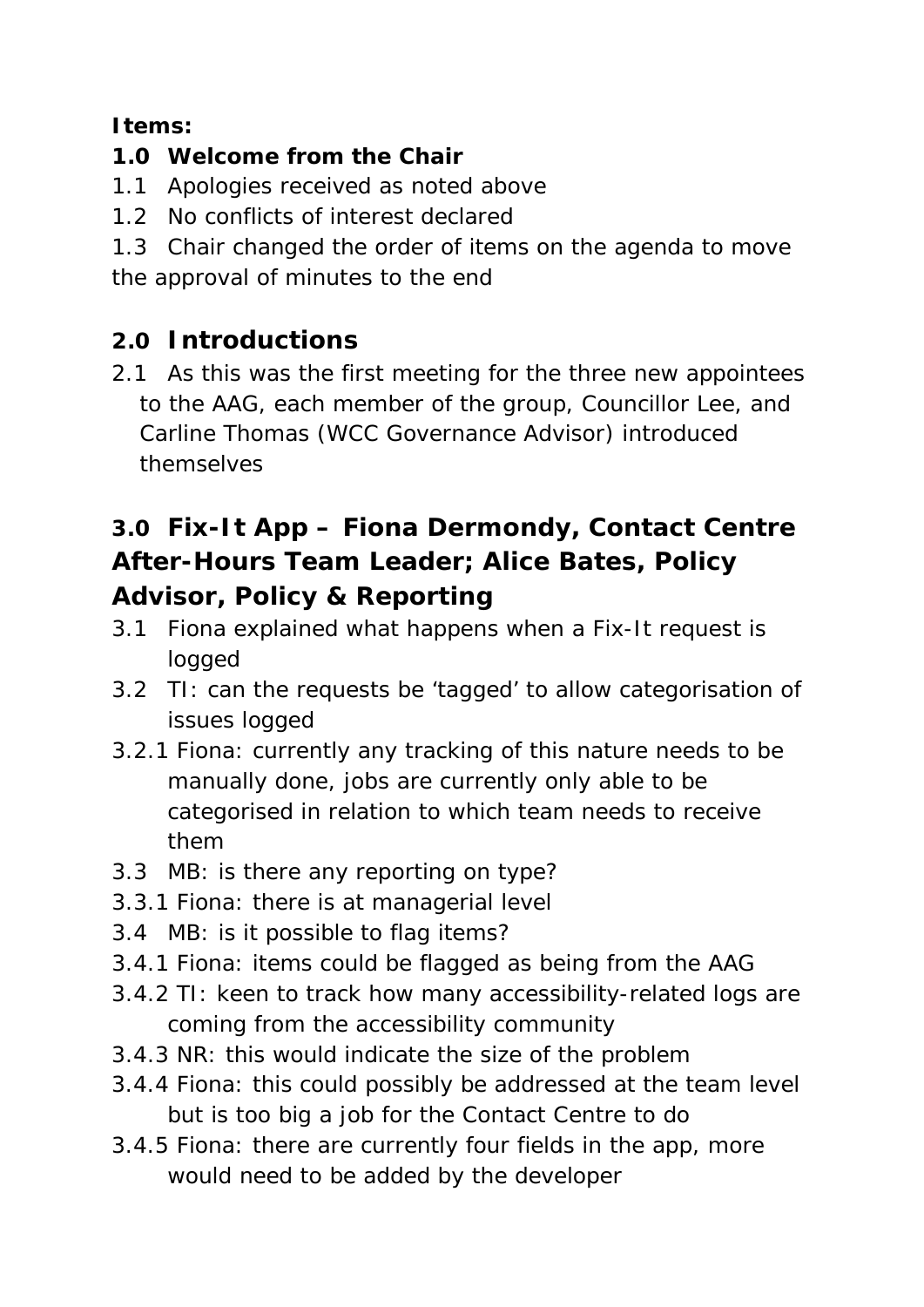- 3.5 Alice: this discussion also relates to her accessible journey research: currently looking at an app regarding mobility parking developed for CCS
- 3.6 DL: is an app the best way to address travel-related accessibility issues
- 3.6.1 Fiona: if there is an immediate issue, for example, re parking, it is better to phone the Contact Centre, so that prompt action can be taken
- 3.6.2 NR: was involved in the development testing [author's note: corr. as advised at September meeting] of the CCS app; there is scope for an accessibility issues reporting app to incorporate an enforcement aspect, however, this is not included in the CCS app
- 3.6.3 Alice: will investigate re reporting of misuse of accessibility parks via the CCS app
- 3.7 TI: can a photo of a person misusing a mobility park taken by a member of the public be used for enforcement purposes
- 3.7.1 Fiona: parking officers need to take the photo for enforcement purposes
- 3.8 MB: keen to see how Fix-It can be better utilised
- 3.8.1 DL: keen to follow up on the use of an app for accessibility issues
- 3.8.2 TP: any one issue could be multi-sectoral in terms of effect on the community as a whole: what is the best way to flag an issue as accessible
- 3.8.3 Fiona: it is best to go directly to the team dealing with an issue
- 3.9 MB: what reports are generated?
- 3.9.1 Fiona: unsure who views any reports that are generated; they are directed to higher management levels
- 3.9.2 *Action point:* MB & Carline to draft email request to discuss further
- 3.9.3 Alice: would like to be included in any discussion
- 3.10 MB: thanked Fiona who left the meeting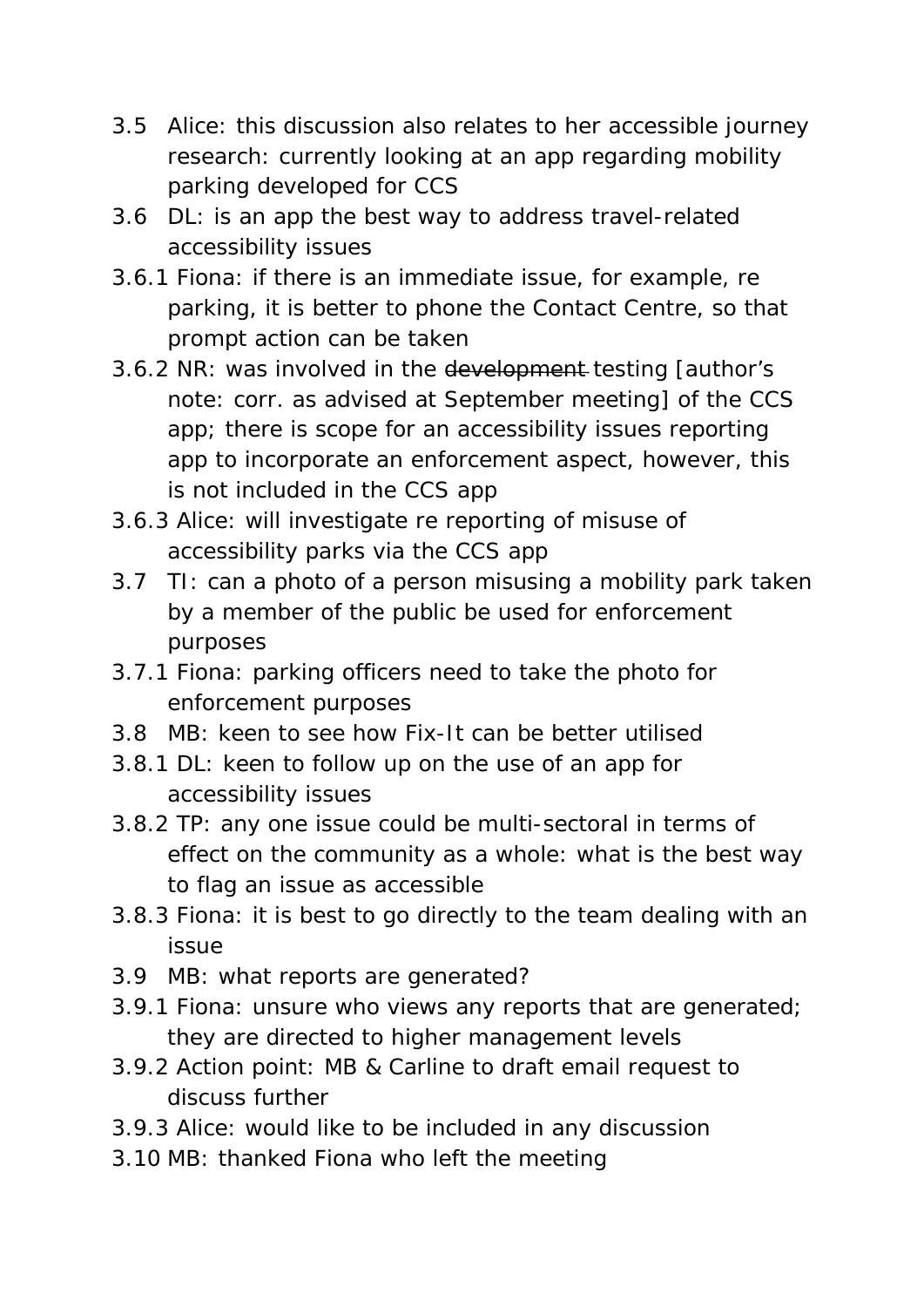- 3.11 Alice: there are other options besides the Fix-It data that can be used to feed into initiatives to improve journey experiences, for example, a questionnaire in the form of a map which can be opened for people to plot their journey
- 3.11.1 Alice: by seeing what regular journeys people are making, actions can be generated to feed into the accessibility action plan
- 3.11.2 JA: 'map' technology is not necessarily accessible for the visually impaired
- 3.11.3 AR: Google has developed accessible maps; not yet available in New Zealand; respond to verbal commands
- 3.12 MB: would like to see either a mobility app that can be linked to the Fix-It app, or a mobility component in Fix-It
- 3.13 DL: in relation to parking, there is already a good platform, however, it is only available in-house; perhaps this could be extended to the public for use to show which disability parks are available
- 3.13.1 Alice: trying to take the best elements of what is used in other cities
- 3.14 NR: for navigation through the city, it would be good to take integrate technology to keep the number of apps down
- 3.15 TI: there is an app that he has used in the U.S. called parking mobility; it is community-led and is also linked to enforcement, however, at the moment, it shows the total number of accessible parks, not just the available parks; perhaps an accessibility layer can be added to the Council's GIS maps
- 3.16 JA: Google maps are accessible, information can be sourced from these
- 3.17 DL: perhaps the phone to park app could be used (it is linked to the car licence plate number)
- 3.17.1 TL: the accessibility parking permit belongs to the individual, not the car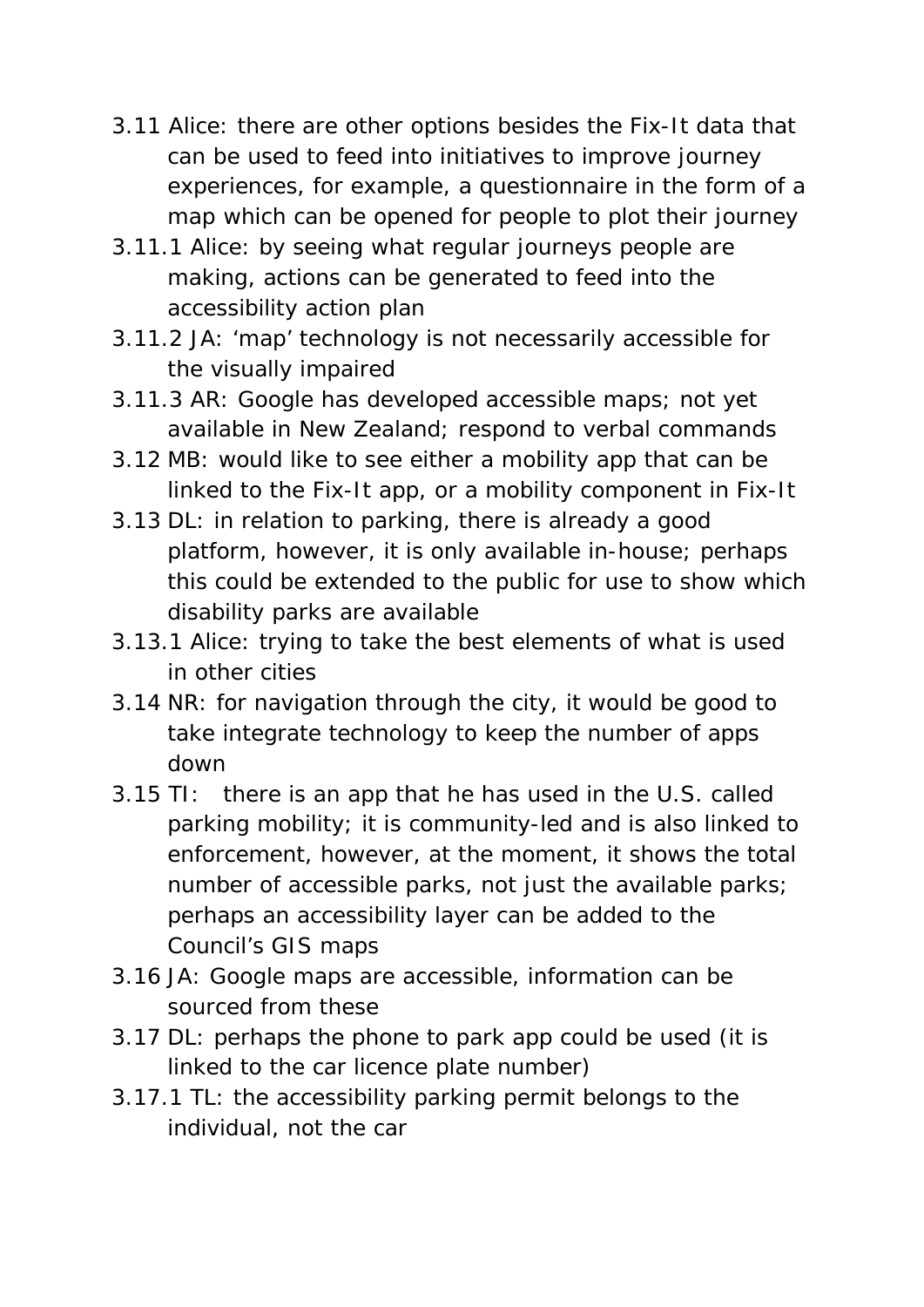## **4.0 Long-Term Plan – Fiona Lewis, WCC Snr Advisor, Planning & Reporting**

4.1 Fiona explained that she is seeking feedback in relation to engagement and consultation with regards to the Long-Term Plan (LTP) (which is reviewed every three years)

4.1.1 Fiona: the LTP is reviewed every three years; it is important that the process is done well as it feeds into the allocation of the Council budget

- 4.1.2 Fiona is specifically seeking feedback re how and where information is communicated and located to be accessible for all
- 4.2 Fiona: Oct 2017 March 2018 is the pre-engagement phase; March – April 2018 is the community consultation phase
- 4.2.1 Fiona: will engage with communities using a number of avenues, such as BBQs, library stalls with Councillors present, a presence at community events; 'instant' community poll
- 4.3 Fiona: re electronic engagement, will enable data collection (e.g. how many residents have engaged)
- 4.3.1 JA: will people be able to feed back by phone if they don't have access to a computer
- 4.4 TI: great that diverse means of engagement are being proposed
- 4.4.1 *Action point:* Carline to forward link previously sent to Carline by Tristram in July to Fiona
- 4.5 Baz: the LTP is underpinned by forecasting assumptions, for example, demographic changes and financial forecasts
- 4.5.1 TI: would like to see accessibility incorporated into assumptions document; last time around, accessibilityrelated projects were omitted from the LTP
- 4.5.2 MB: Statistics NZ now provide statistics on people with disabilities at Territorial Authority (TA) level
- 4.5.3 MB: there is a high correlation between ageing and impairment, and New Zealand has an ageing population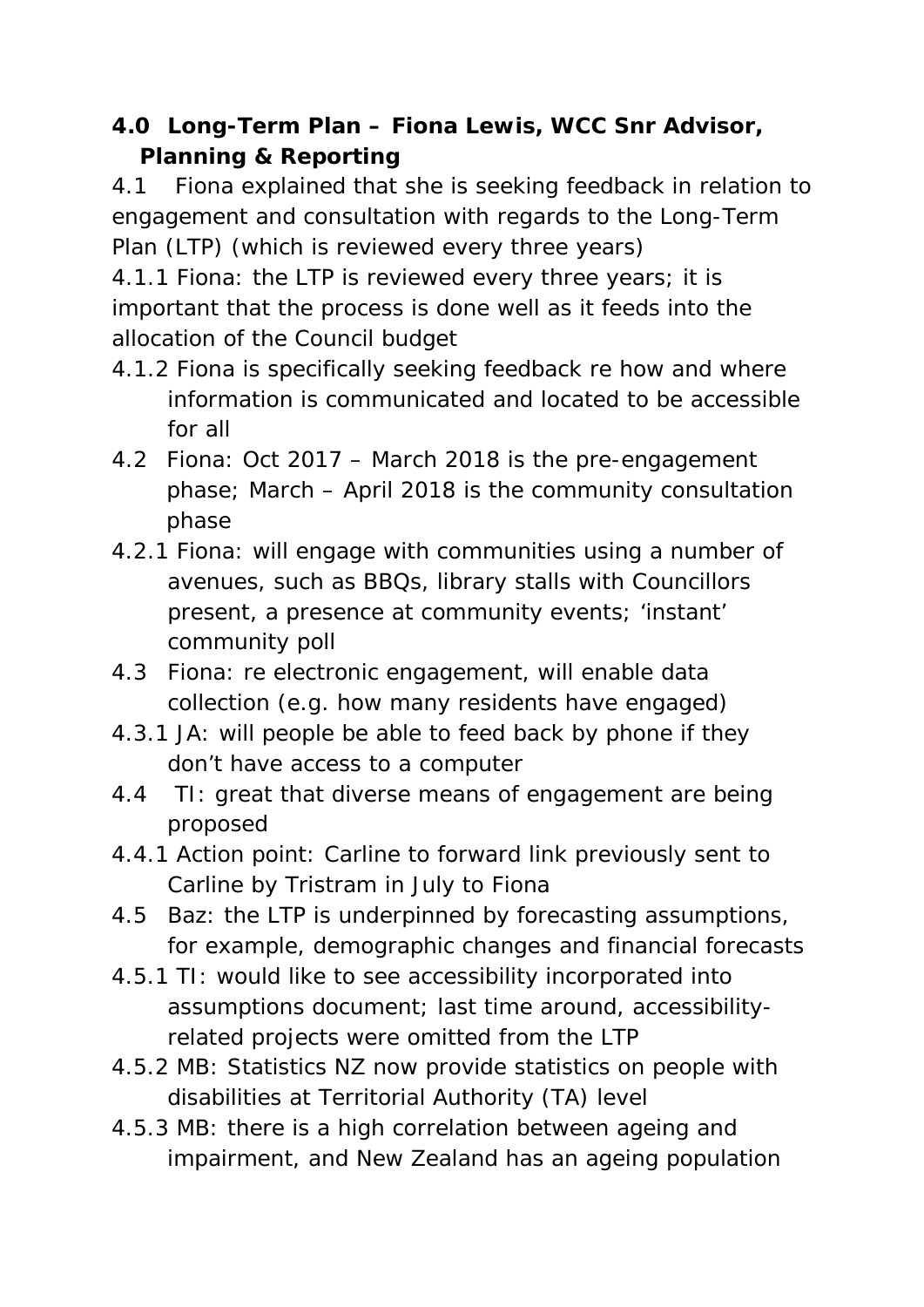- 4.6 Fiona: looking to use the digital platform, Kerb
- 4.6.1 MB: suggested that someone with a screen reader tests online platforms as issues can be discovered that aren't immediately obvious
- 4.7 Fiona: requested that she be advised if something is not working right so that the same mistakes are not repeated
- 4.7.1 JA: offered to test the platform using a screen reader after-hours on a Wednesday or Thursday
- 4.8 MB: thanked Fiona and Baz
- 4.9 *Action point:* Carline to invite Fiona to a future meeting so that the AAG can be kept in the loop re LTP engagement and consultation

### **5.0 Councillor Update (Clr David Lee)**

- 5.1 Shelly Bay consultation phase has just closed
- 5.2 Site 9 consultation has also just closed
- 5.3 Prince of Wales reservoir: have just heard oral submissions
- 5.3.1 It is part of resilience planning for the city
- 5.4 E-Bikes trial closes mid-December
- 5.5 TI: will the rental WOF include earthquake-susceptibility screening
- 5.5.1 David: it includes such items as heating and insulation
- 5.5.2 TI: is there a way to get accessibility incorporated
- 5.5.3 David: will investigate
- 5.6 MB: submitted on the Island Bay cycleway on behalf of the AAG, choosing option C based on previous feedback from the group
- 5.7 *Action point:* Carline to action request from the group to have feedback from John McDonald, Mgr. City Housing, re the WCC social housing block, Arlington Apartments, re the AAG input into the plans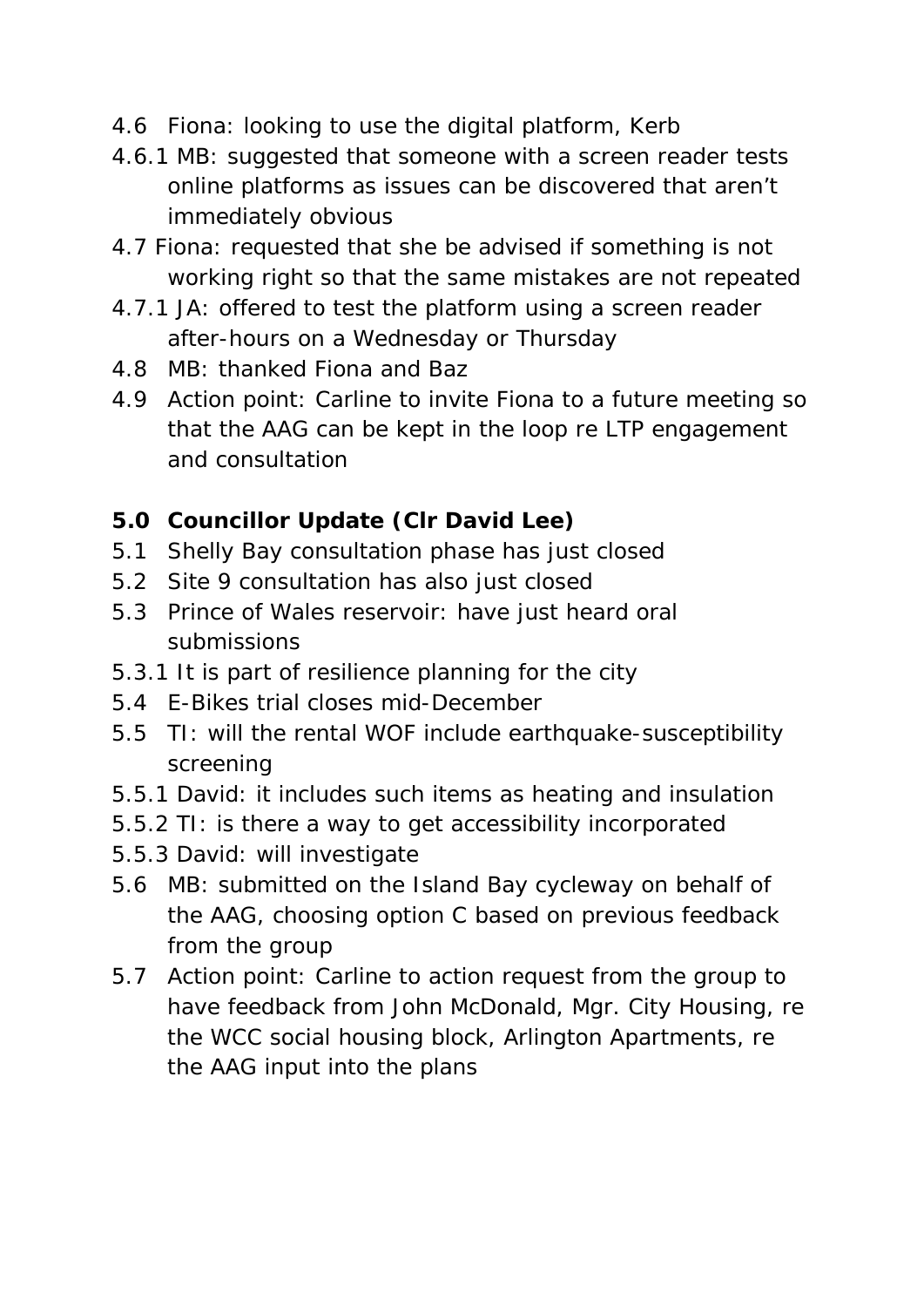## **6.0 Forward Programme Workshop**

- 6.1 Carline led a workshop on the forward programme for the AAG
- 6.1.1 *Action point:* Carline to compile the AAG Forward Programme

## **7.0 Confirmation of Minutes**

7.1 The minutes of the July meeting were confirmed Moved by Michael Bealing Seconded by Tristram Ingham

CARRIED

7.2 The minutes of the May meeting were confirmed Moved by Tristram Ingham Seconded by Julia Aguilar

#### CARRIED

### **8.0 General Business**

- 8.1 *Action point:* Carline to follow up re invitation to Vicki McLaren
- 8.2 MB: has met with Neelu and the Mayor
- 8.2.1 MB: Neelu and Julian (Limitless with Support) have another meeting scheduled with Barbara McKerrow and David Chick
- 8.2.2 MB: advocated for a Council accessibility officer
- 8.3 JA: last meeting will be October

### **Meeting Closed At 7.45pm**

Next Agenda due Thursday 21 September

**Actions:** The following tables the actions and responsibilities made during earlier meetings:

| <b>Action</b> |                                         | <b>Responsibility Completed</b> |                |
|---------------|-----------------------------------------|---------------------------------|----------------|
| 28-           | That <del>Jeremy</del> , <b>Barbara</b> | Nevada                          | To be followed |